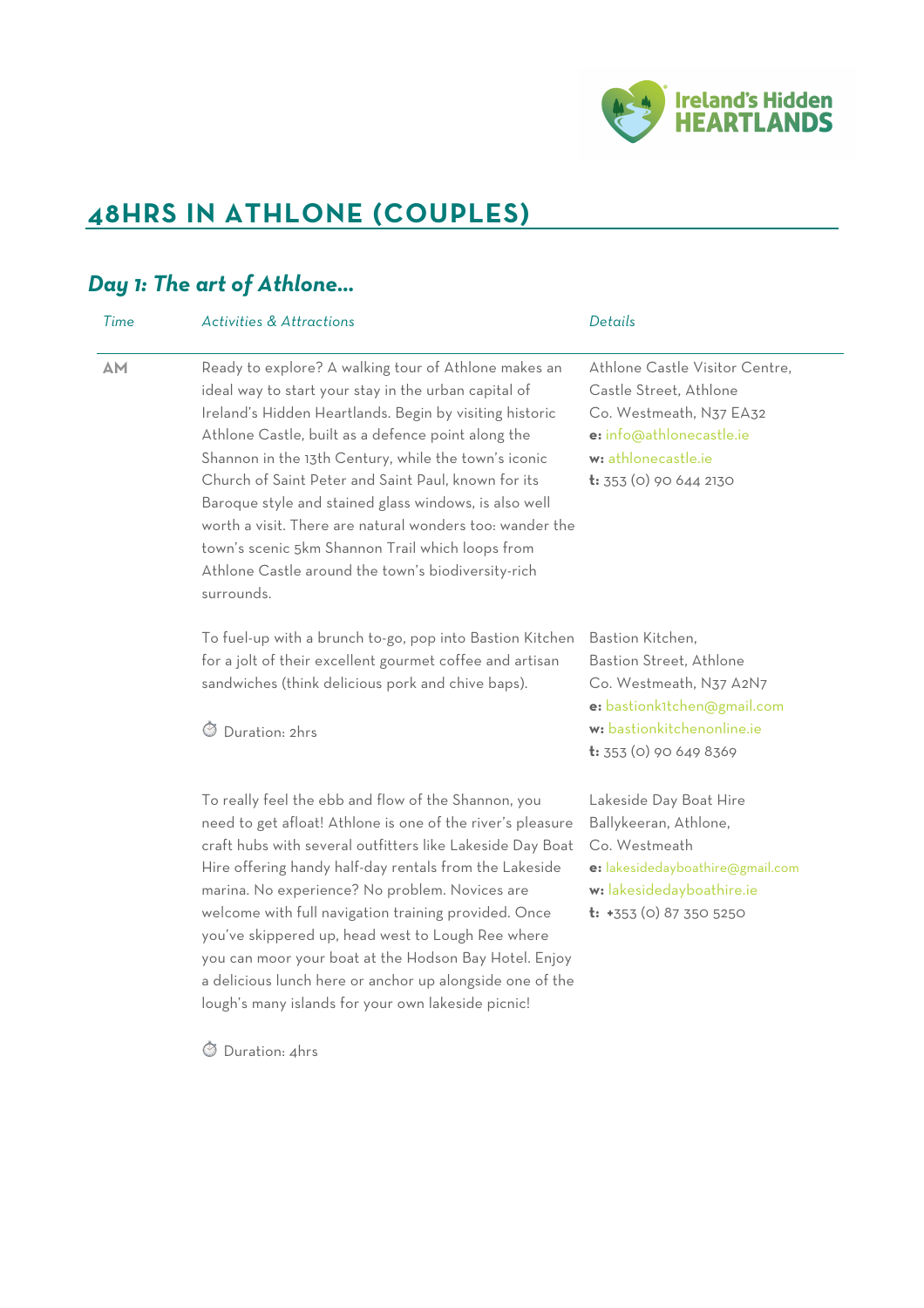| Time          | <b>Activities &amp; Attractions</b>                                                                                                                                                                                                                                                                                                                                                                                                                                                                       | Details                                                                                                                                                                      |
|---------------|-----------------------------------------------------------------------------------------------------------------------------------------------------------------------------------------------------------------------------------------------------------------------------------------------------------------------------------------------------------------------------------------------------------------------------------------------------------------------------------------------------------|------------------------------------------------------------------------------------------------------------------------------------------------------------------------------|
| <b>PM</b>     | Back in Athlone, enjoy some art with a visit to the<br>town's stellar Luan Gallery. Opened in 2012, the gallery<br>offers one of Ireland's finest hauls of contemporary art,<br>while its modernist design, framing the river Shannon,<br>will also wow architecture buffs. Displays range from<br>sculptures, textiles and art with resident collections and<br>touring exhibitions to view. Don't forget to visit the<br>gallery gift shop to pick up some souvenir Irish prints.<br>Duration: 1hr<br>Ø | Luan Gallery,<br>Grace Road, Athlone,<br>Co. Westmeath, N37 TH22<br>e: info@luangallery.ie<br>w: luangallery.ie<br><b>t:</b> 353 (0) 90 644 2154                             |
| <b>Dinner</b> | Come evening, head to Dead Centre Brewing; Athlone's<br>vibey new craft brewery and taproom, right on the<br>banks of the Shannon. As well as creating their own<br>great house-brewed ales and IPAS, they offer great<br>wine and gin menus while their artisan pizzas, topped<br>with the likes of Horan's ham and local mozzarella make<br>the perfect dinner pairing.                                                                                                                                 | Dead Centre Brewing,<br>Custume Place, Athlone,<br>Co. Westmeath, N37 N1F2<br>e: info@deadcentrebrewing.com<br>w: deadcentrebrewing.com<br>$t: 353$ (0) 90 642 0883          |
|               | For another dining option in the heart of town, local<br>favourite The Fatted Calf offers a true taste of the<br>Midlands with farm-fresh, locally sourced ingredients.<br>Meat-lovers can relish dishes like treacle braised John<br>Stone shortrib while vegetarian options like celeriac and<br>cep mushroom risotto are just as mouth-watering.                                                                                                                                                       | The Fatted Calf,<br>Church St, Athlone,<br>Co. Westmeath, N37 P383<br>e: info@thefattedcalf.ie<br>w: thefattedcalf.ie<br>$t: 353$ (0) 90 643 3371                            |
|               | Fancy a night cap? Head to the legendary Sean Bar's on<br>Main Street which lays claim to being Ireland's oldest<br>bar, with a reported opening date of around 900AD.<br>Duration: 3hrs<br>$\circlearrowleft$                                                                                                                                                                                                                                                                                            | Sean's Bar,<br>Main Street, Athlone,<br>Co. Westmeath, N37 DW76<br>e: info@seansbar.ie<br>w: seansbar.ie<br>$t: 353$ (0) 90 649 2358                                         |
| <b>Stay</b>   | With its iconic twelve storey tower offering views right<br>over the town, the Sheraton Athlone Hotel is the prime<br>location to relax in Athlone - while still feeling like<br>you're part of the action. If you can squeeze in some<br>downtime, the hotel also features a luxury spa, fitness<br>centre and 20m pool to unwind.                                                                                                                                                                       | Sheraton Athlone Hotel<br>Gleeson Street, Athlone,<br>Co. Westmeath, N37 D953<br>e: info@sheratonathlonehotel.com<br>w: sheratonathlonehotel.com<br>$t: 353$ (0) 90 645 1000 |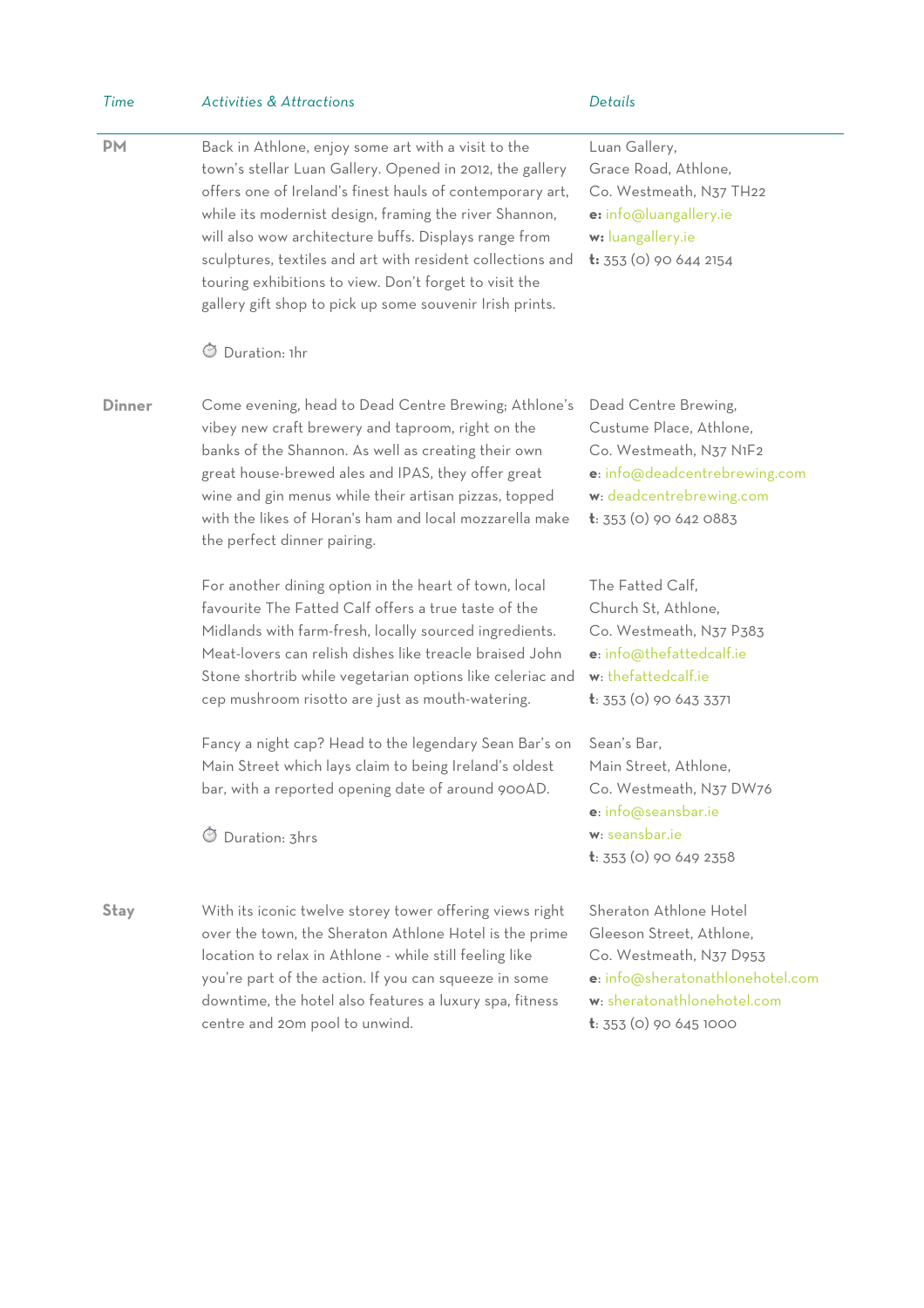## *Day 2: Lough Ree & historic wonders…*

| Time      | <b>Activities &amp; Attractions</b>                                                                                                                                                                                                                                                                                                                                                                                                                                                   | Details                                                                                                                                            |
|-----------|---------------------------------------------------------------------------------------------------------------------------------------------------------------------------------------------------------------------------------------------------------------------------------------------------------------------------------------------------------------------------------------------------------------------------------------------------------------------------------------|----------------------------------------------------------------------------------------------------------------------------------------------------|
| <b>AM</b> | Athlone's Shannon hinterland ripples with epic<br>highlights and few could beat a morning road-trip to<br>Clonmacnoise. The attraction is one of the best<br>preserved monastic sites in Europe, featuring nine<br>churches and two striking round towers, dramatically set<br>along the river. Whether wandering the ruins or<br>enjoying the interactive visitor centre, you'll truly feel<br>like you've taken a step back in time.                                                | Clonmacnoise.<br>Shannonbridge,<br>Co. Offaly, N37 V292<br>e: clonmacnoise@opw.ie<br>w: heritageireland.ie<br>t: 353 (0) 90 967 4195               |
| Lunch     | Just south of Clonmacnoise in the postcard village of<br>Shannonbridge, Luker's Bar surely ranks as one of<br>Ireland's most gorgeous pubs. A tale of two halves, the<br>newer riverside restaurant offers panoramic views with<br>a menu serving up favourites like local beef dishes &<br>crumbed herbed scampi. On the village-side, the<br>traditional pub which appears like a vision from<br>Vanishing Ireland is where you can expect great<br>Guinness and local lore on tap! | Luker's Bar,<br>Main Street, Shannonbridge,<br>Co. Offaly, N37 XK75<br>e: lukersbar@gmail.com<br>w: lukersbar.com<br><b>t:</b> 353 (0) 90 967 4995 |
|           | Another great option for dining in Shannonbridge is<br>Fallon's Bar. This friendly pub also features a top-notch<br>outdoor organic kitchen with options including beer-<br>battered hake and organic beef or vegan burgers. Don't<br>forget to get a picture with the butterfly wings mural on<br>the bar's gates - a popular Instagram attraction.                                                                                                                                  | Fallon's Bar,<br>Raghra, Shannonbridge,<br>Co. Offaly, N37 P6Y8<br>e: info@fallonsbar.ie<br>w: fallonsbar.ie<br>$t: 353$ (0) 87 850 6630           |
| <b>PM</b> | Fancy some pampering? With its dreamy lakeside<br>setting on Lough Ree, it's hard to beat the magic of a<br>spa afternoon at Wineport Lodge. Their luxury Voya<br>spa woos guests with an array of treatments; try a<br>candle-lit couples bath with hand-harvested Atlantic<br>seaweed and a glass of Prosecco. Afterwards, soak in<br>those lakeside views in their bubbling outdoors hot-<br>tubs. Bliss!                                                                          | Wineport Lodge,<br>Glasson, Athlone,<br>Co. Westmeath, N37 R2D7<br>e: lodge@wineport.ie<br>w: wineport.ie<br>$t: 353$ (0) 90 6439 010              |